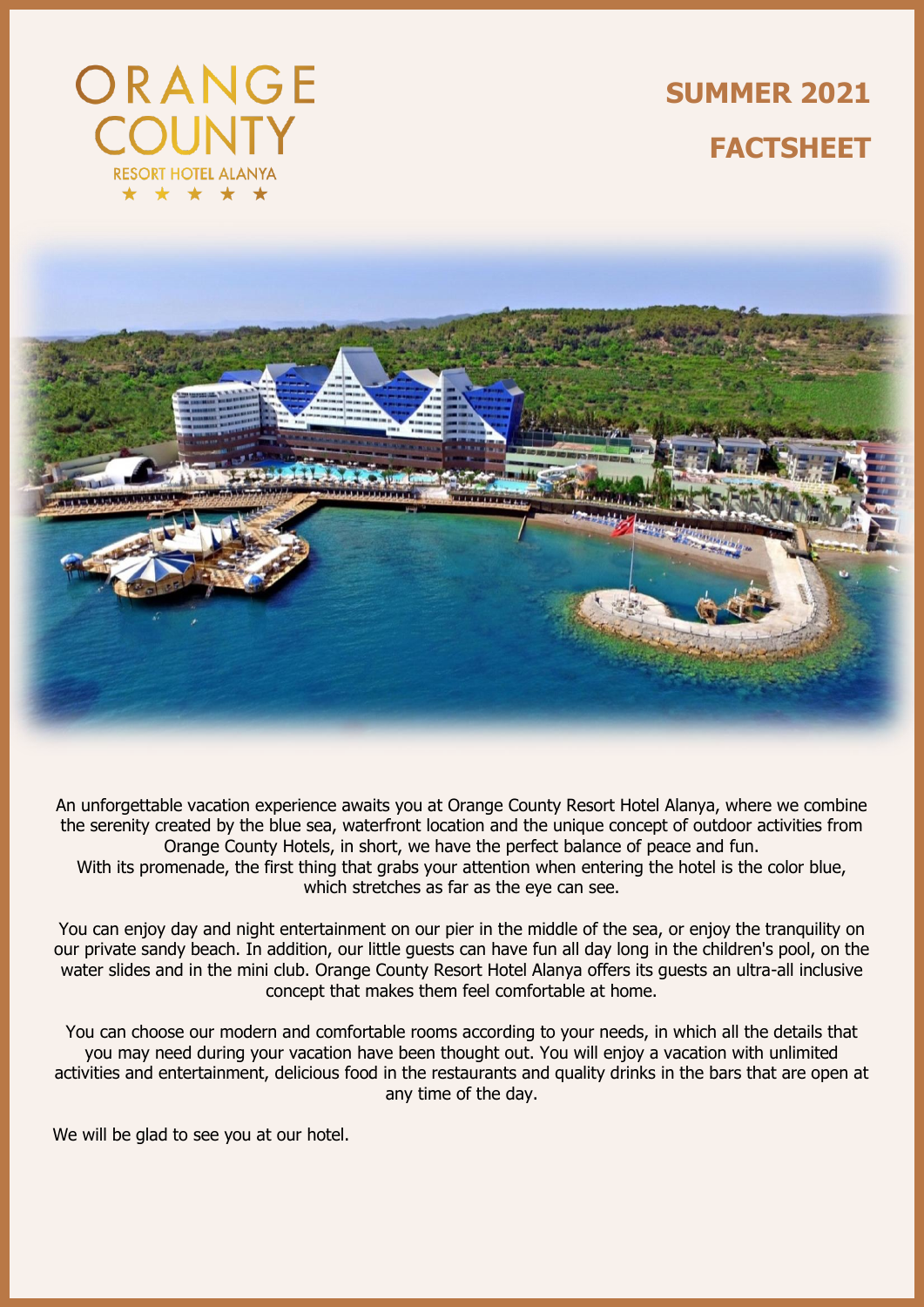| <b>CATEGORY</b>                       | 5 stars (eco-friendly object)                                                             |
|---------------------------------------|-------------------------------------------------------------------------------------------|
| <b>OPENING YEAR</b>                   | 2016 // YEAR BUILT 2009                                                                   |
| <b>YEAR OF LAST RECONSTRUCTION</b>    | 2020                                                                                      |
| <b>ADDRESS</b>                        | Okurcalar, 07410, Antalya                                                                 |
| <b>TELEPHONE</b>                      | +90 242 527 51 52                                                                         |
| <b>WEB SITE</b>                       | www.orangecounty.com.tr                                                                   |
| <b>E-MAIL</b>                         | info@orangecounty.com.tr                                                                  |
| <b>CONCEPT</b>                        | <b>Ultra All Inclusive</b>                                                                |
| <b>TOTAL NUMBER OF ROOMS</b>          | 555 rooms / 1110 pax                                                                      |
| <b>HOTEL AREA</b>                     | 18,000 M <sup>2</sup>                                                                     |
| <b>BLUE FLAG</b>                      | Yes                                                                                       |
| <b>BEACH LENGTH</b>                   | 100 M                                                                                     |
| <b>FEATURES OF THE BEACH</b>          | First line, sandy beach with small pebbles                                                |
| <b>NUMBER OF ELEVATORS</b>            | $\overline{7}$                                                                            |
| <b>DISTANCE</b>                       | Alanya 30 km, Manavgat 30 km, Antalya AYT Havalimanı 90 km, Gazi Paşa<br>Havalimanı 73 km |
| <b>VEHICLES</b>                       | Bus, taxi (charged)                                                                       |
| <b>KNOWLEDGE OF FOREIGN LANGUAGES</b> | English, German, Russian, Persian                                                         |
| <b>PETS</b>                           | Not accepted                                                                              |

## **CAPACITY AND ROOM INFORMATION**

| <b>ROOM</b>                           | <b>NUMBER</b><br><b>OF ROOMS</b> | <b>ROOM SIZE</b> | <b>ROOM CAPACITY</b> | <b>GENERAL INFORMATION</b>                                                              |
|---------------------------------------|----------------------------------|------------------|----------------------|-----------------------------------------------------------------------------------------|
| STANDARD LAND VIEW<br><b>ROOM</b>     | 307                              | 35-40 $m2$       | Max.2+1 / $3+2$      | New interior design, rooms with<br>balcony and land views.                              |
| STANDARD SEA&POOL<br><b>VIEW ROOM</b> | 232                              | 35-40 $m2$       | Max.2+1 / $3+2$      | New interior design, rooms with<br>balcony and direct pool & sea views.                 |
| <b>FAMILY ROOM</b>                    | 16                               | 57-60 $m2$       | Max.2+4 / 6          | New interior design, rooms with<br>balcony and land views.                              |
| KING SUITE                            |                                  | $80 \text{ m}^2$ | Max.4                | New interior design, the room has a<br>jacuzzi, a room with a terrace and<br>sea views. |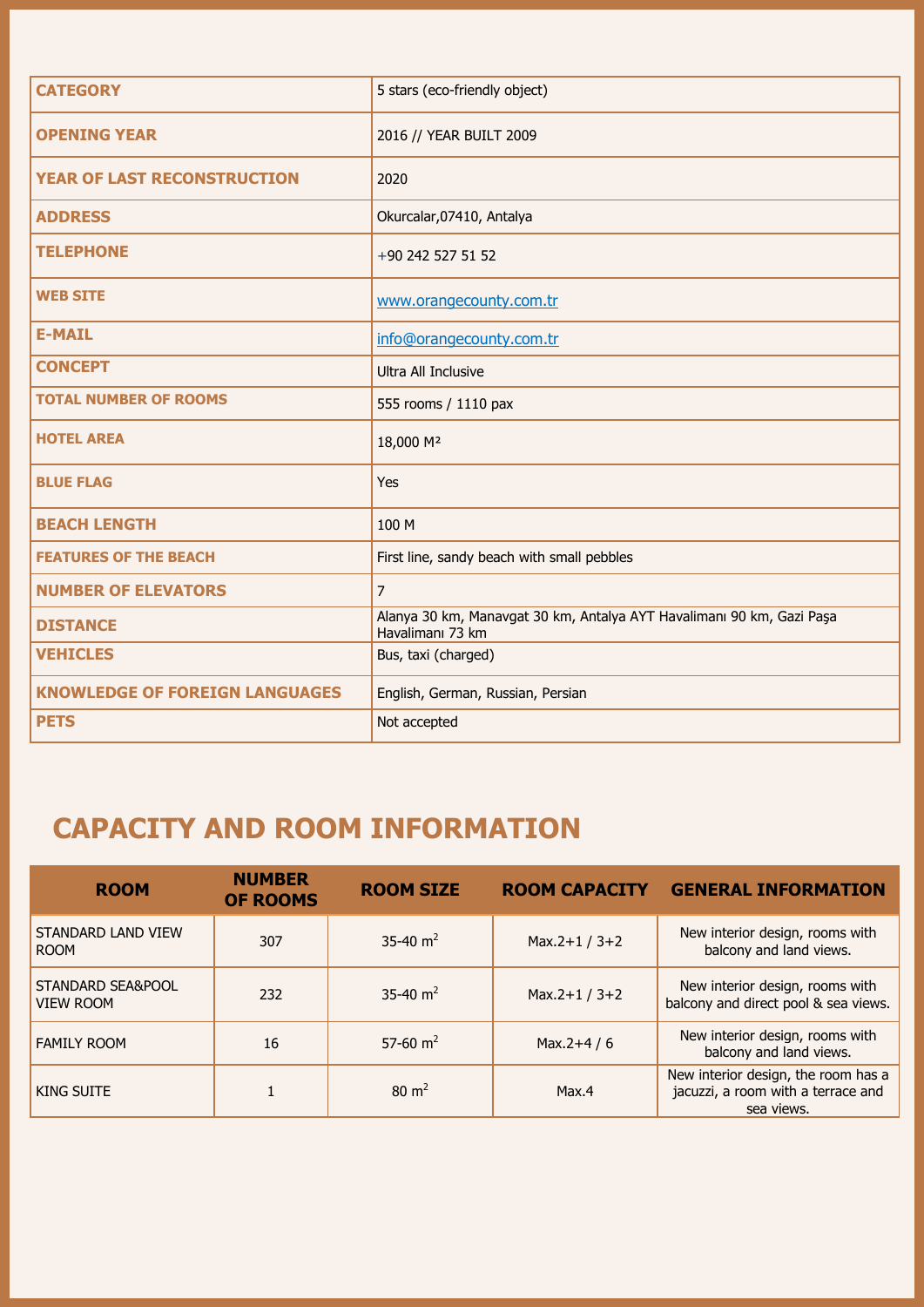| <b>GENERAL CHARACTERISTICS OF THE ROOMS</b>                                                                                        |            |                   |  |  |  |
|------------------------------------------------------------------------------------------------------------------------------------|------------|-------------------|--|--|--|
| Number of rooms for disabled<br>people                                                                                             | 5          | <b>LCD TV</b>     |  |  |  |
| Hair dryer                                                                                                                         |            | Electronic door   |  |  |  |
| Central air conditioning system                                                                                                    |            | Fire alarm system |  |  |  |
| Telephone                                                                                                                          | $\sqrt{}$  | Bath accessories  |  |  |  |
| Mini Bar (non-alcoholic drinks)                                                                                                    |            | Makeup mirror     |  |  |  |
| Safebox                                                                                                                            | $\sqrt{ }$ | Bath / shower     |  |  |  |
| Satellite television                                                                                                               |            | Wireless Internet |  |  |  |
| $*$ Pathroom accoccarios includes champeo, bair conditioner, body lotion, chauser and coan, makeup cotton pads, cotton surabs, san |            |                   |  |  |  |

\* Bathroom accessories include: shampoo, hair conditioner, body lotion, shower gel, soap, makeup cotton pads, cotton swabs, cap, hygiene bag

| <b>SUIT ROOM CONCEPT</b>                        | <b>CONCEPT FOR HONEYMOONS</b>                   |
|-------------------------------------------------|-------------------------------------------------|
| VIP welcome                                     | Quick C / IN                                    |
| Quick C / IN                                    | Special food and beverage offerings to the room |
| Special food and beverage offerings to the room | Themed door and room decoration                 |
| Newspaper service                               | 20% discount at our spa center.                 |
| One free dinner at the A'la carte restaurant    | Bathrobes, slippers, private bathroom setup     |
| One free lodge service at the pool or pier      |                                                 |
| Concierge services                              |                                                 |
| 20% discount at our spa center.                 |                                                 |
| Free late c / out (depending on availability).  |                                                 |
| Bathrobes, slippers, private bathroom setup     |                                                 |

| <b>FOOD AND BEVERAGE SERVICE</b>           | <b>FEATURES</b>                                            | <b>EXTRA CHARGE</b> | <b>FREE OF CHARGE</b> |
|--------------------------------------------|------------------------------------------------------------|---------------------|-----------------------|
| Freshly squeezed juices                    | Private enterprise                                         |                     |                       |
| All local and imported alcoholic beverages | In designated bars and at certain<br>times.                |                     |                       |
| All local and imported bottled drinks      |                                                            |                     |                       |
| Premium and VIP drinks                     |                                                            |                     |                       |
| Mini Bar                                   | Mini bar replenishment every day with<br>only soft drinks. |                     |                       |
| Room service                               | 24 hours                                                   | ν                   |                       |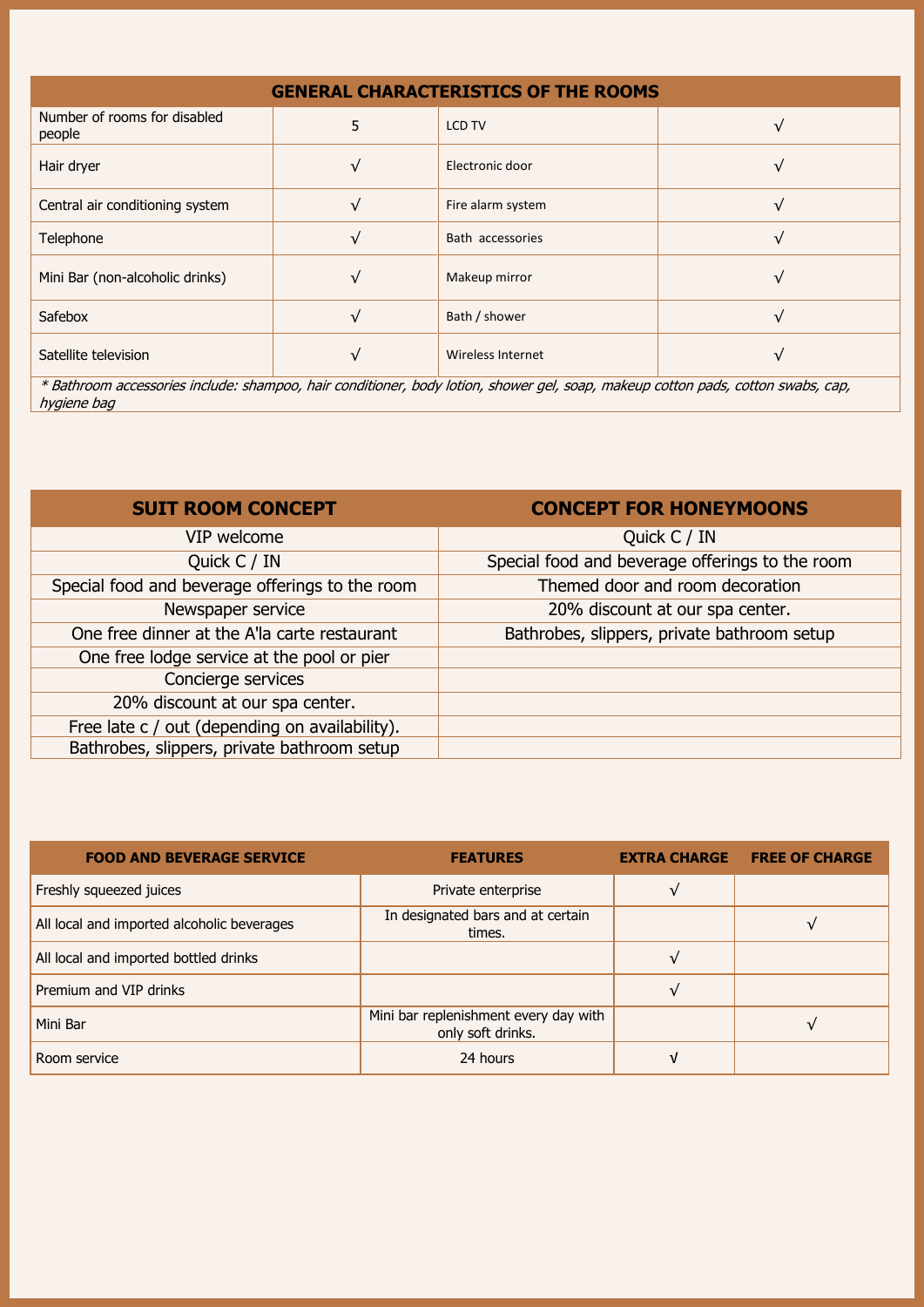# **RESTAURANTS AND BARS**

| <b>RESTAURANTS</b>      | <b>TYPES OF SERVICE</b>                                                                                                 | <b>SERVICE</b>        | <b>WORKING</b><br>TIME | <b>PERIOD</b>             |
|-------------------------|-------------------------------------------------------------------------------------------------------------------------|-----------------------|------------------------|---------------------------|
|                         | <b>Breakfast</b>                                                                                                        |                       | $07:00 - 10:45$        |                           |
| Main restaurant         | Lunch                                                                                                                   | Buffet / self service | $12:30 - 14:30$        | 30.04.2021-30.11.2021     |
|                         | Dinner                                                                                                                  |                       | $19:00 - 21:30$        |                           |
|                         | Late supper                                                                                                             |                       | $00:00 - 02:00$        |                           |
| <b>Snack Restaurant</b> | <b>Snacks</b>                                                                                                           |                       | $12:00 - 17:00$        |                           |
| Patisserie              | Cakes, pastries, savory and<br>sweet biscuits, baklava                                                                  | Self service          | $13:00 - 18:00$        | 30.04.2021-30.11.2021     |
| A'la Carte Restaurant   | Restaurant is extra charge.<br>Reservation is carried out<br>one day before, for children<br>under 2 years old is free. | Service to the table  | $19:00 - 21:00$        | 30.04.2021-<br>30.11.2021 |
| <b>Ice Cream</b>        | March, April and November<br>months service will be open<br>from $15:00$ to $17:00$                                     | Self service          | $13:00 - 17:00$        | 30.04.2021-30.11.2021     |
| Pizza                   | Restaurant is closed once a<br>week                                                                                     | Self service          | $12:00 - 16:00$        | 30.04.2021-30.11.2021     |
| Sushi                   | Restaurant is closed once a<br>week                                                                                     | Self service          | $12:00 - 16:00$        | 30.04.2021-30.11.2021     |
| Spaghetti               | Restaurant is closed once a<br>week                                                                                     | Self service          | $12:00 - 16:00$        | 30.04.2021-30.11.2021     |
| Doner                   | Restaurant is closed once a<br>week                                                                                     | Self service          | $11:00 - 16:00$        | 30.04.2021-30.11.2021     |
| Room service            | Guest room                                                                                                              | Payable service       | 24 hours               | 30.04.2021-30.11.2021     |

• The composition and variety of food offered in restaurants and bars may vary during the pre- and post-season, including March-April and October-November.

| <b>BARS</b> | <b>SERVICE</b>                                                                                                | <b>WORKING TIME</b> | <b>PERIOD</b>             |
|-------------|---------------------------------------------------------------------------------------------------------------|---------------------|---------------------------|
| Lobby Bar   | 07: 00-00: 00 alcoholic and non-<br>alcoholic drinks are free.<br>00: 00-07: 00 alcoholic drinks are<br>paid. | 24 hours            | 30.04.2021-30.11.2021     |
| Snack Bar   | Self service                                                                                                  | $12:00 - 17:00$     | 30.04.2021-30.11.2021     |
| Beach Bar   | Self service                                                                                                  | $10:00 - 18:00$     | 01.05.2021-30.11.2021     |
|             |                                                                                                               | $00:00 - 07:00$     |                           |
| Pier Bar    | Self service                                                                                                  | $10:00 - 18:00$     | $01.05.2021 - 31.10.2021$ |
|             |                                                                                                               | $22:00 - 00:00$     |                           |
| Sports Bar  | Self service                                                                                                  | $10:00 - 00:00$     | 30.04.2021-29.11.2021     |

• In Bars, local alcoholic drinks and some imported drinks are free.

- Serving both food and drinks to the table is made only in the A'la Carte restaurant.
- Mini-bar in the rooms is replenished every day with non-alcoholic drinks.
- Hours and periods of ice cream service may vary according to season, guest profile and product delivery upon request from hotel management.

#### **Opening / closing times of bars can be changed by the hotel management its depend on weather and seasonal conditions.**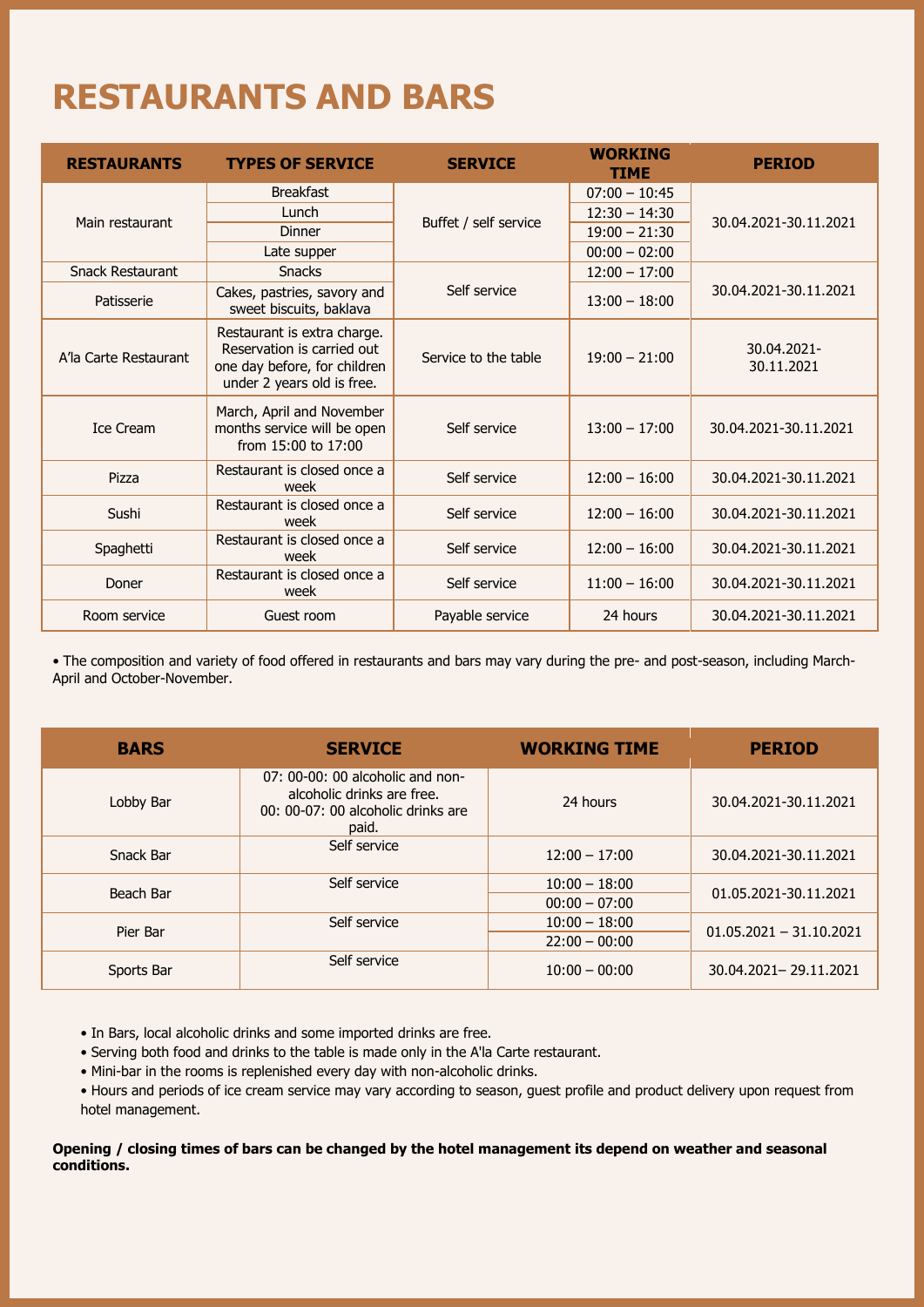| <b>FOOD AND BEVERAGE SERVICE</b>           | <b>FEATURES</b>                                            | <b>EXTRA CHARGE</b> | <b>FREE OF CHARGE</b> |
|--------------------------------------------|------------------------------------------------------------|---------------------|-----------------------|
| Freshly squeezed juices                    | Private enterprise                                         |                     |                       |
| All local and imported alcoholic beverages | In designated bars and at certain<br>times.                |                     |                       |
| All local and imported bottled drinks      |                                                            |                     |                       |
| Premium and VIP drinks                     |                                                            |                     |                       |
| Mini Bar                                   | Mini bar replenishment every day with<br>only soft drinks. |                     |                       |
| Room service                               | 24 hours                                                   |                     |                       |

| <b>OTHER TYPES OF SERVICE</b>        | <b>FEATURES</b>                                                                                      | <b>EXTRA CHARGE FREE OF CHARGE</b> |
|--------------------------------------|------------------------------------------------------------------------------------------------------|------------------------------------|
|                                      | Valet service is not provided.                                                                       |                                    |
| Limited outdoor parking              | If the parking lot is full, the parking service<br>is provided on an empty lot next to the<br>hotel. | √                                  |
| Laundry service, washing and ironing | Working time $09:00 - 16:00$                                                                         |                                    |
| Hammam, Sauna, steam room            | Private enterprise. Massage paid service by<br>prior reservation.                                    | $\mathbf{v}$                       |
| Wireless internet connection         | Internet is available throughout the hotel.                                                          | $\mathcal{U}$                      |
| Safe in the room                     |                                                                                                      | $\mathbf{v}$                       |
| Beach towels                         | Towels are issued on special cards and are<br>changed once a day.                                    | J/                                 |
| Sun loungers and umbrellas           |                                                                                                      | $\mathbf{v}$                       |

**• Parking at the hotel for a limited number of cars. Guests can park their car in special parking lots which are not far from the hotel. The hotel is not responsible for any damage to the car on the stand.**

| <b>ACTIVITIES</b>                                             | <b>FEATURES</b>                                                 | <b>EXTRA</b><br><b>CHARGE</b> | <b>FREE OF CHARGE</b> |
|---------------------------------------------------------------|-----------------------------------------------------------------|-------------------------------|-----------------------|
| Table tennis                                                  |                                                                 |                               |                       |
| Beach volleyball                                              |                                                                 |                               | J/                    |
| Fitness Center (Advance booking, limited number<br>of guests) | Within the scope of personal<br>responsibility and use.         |                               | √                     |
| VIP Lodge                                                     | VIP service is provided on the pier and<br>by the pool.         |                               |                       |
| Water slides (4 pcs.)                                         | Work at certain hours specified by the<br>hotel administration. |                               | V                     |

#### **ENTERTAINMENT & ANIMATION**

**Animation:** Daytime animation, sports activities, theme parties on the pier, dance shows, programs and a disco on certain days of the week

**Sports activities:** fitness center, water gymnastics, water polo, darts, table tennis, Kangoo Jump (on certain days of the week) The period and time of events can be changed by the hotel administration depending on weather, seasonal and physical factors. **Kids club:** Opening hours 10:00 - 00:00, age category of children from 4 years old to 12, children who have not yet turned 4 years old visit the mini club is provided only if accompanied by parents. There is also a children's playground on the beach and by the pool, a children's pool, an evening mini disco.

**• In the pre- and post-season periods including March, April and November, club opening hours are subject to change.**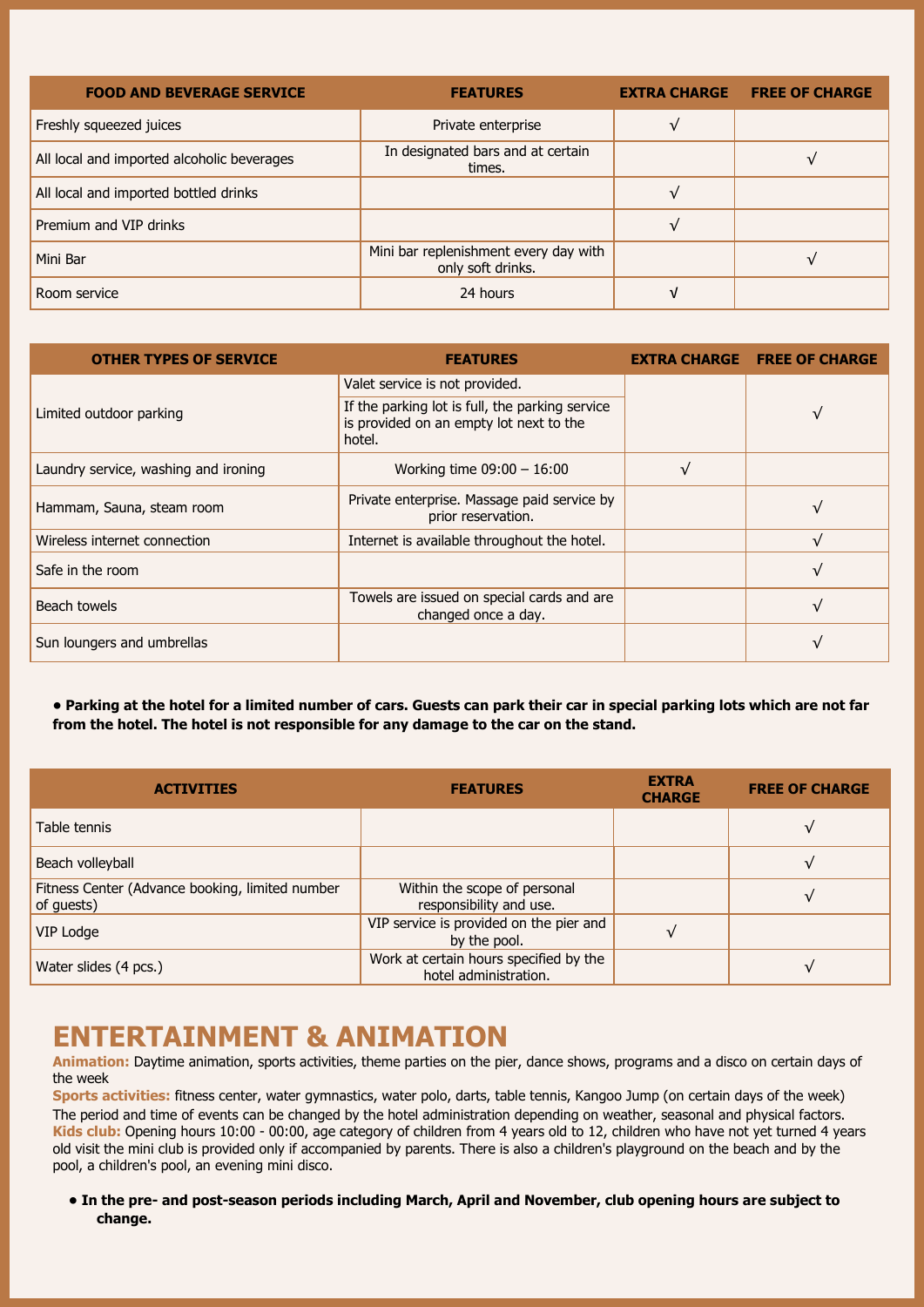### **POOLS & BEACH**

| <b>POOLS</b> | <b>NUMBER OF</b><br><b>POOLS</b> | <b>DEPTH</b> | <b>SQUARE</b>     | <b>SWEET</b><br><b>WATER</b> | <b>HEATING</b> | <b>SLIDES</b> | <b>PERIOD</b>            |
|--------------|----------------------------------|--------------|-------------------|------------------------------|----------------|---------------|--------------------------|
| Outdoor pool |                                  | 140 cm       | 2200 $m2$         | V                            |                |               | 30.04.2021<br>30.11.2021 |
| Aqua Park    |                                  | 110 cm       | $273 \text{ m}^2$ |                              | √              | 4             | 30.04.2021<br>30.11.2021 |
| Indoor pool  |                                  | 140 cm       | 500 $m2$          | V                            | $\sqrt{}$      |               |                          |
| Kids Pool    |                                  | 110 cm       | 150 $m2$          | ٦.                           | √              |               | 30.04.2021<br>30.11.2021 |

• During the pre- and post-season periods including March, April and November, the opening hours of the pools and waterslides are subject to change.

Beach: beach strip 90m long, pebbly beach, entrance to the sea is heated, the beach is intended only for hotel guests, certified by the blue flag. A 5000 m2 wooden pier, showers and changing cabins are located on the pier, beach and pool area. Lifeguards on duty are on the beach and by the pool.

### **CONFERENCE HALLS**

| <b>CONFERENCE HALLS</b> | <b>HEIGHT</b> | <b>SQUARE</b>    | <b>PLAN</b>              | <b>CAPACITY</b> |
|-------------------------|---------------|------------------|--------------------------|-----------------|
|                         |               |                  | <b>CLASS POSITION</b>    | 200 pax.        |
|                         |               |                  | <b>BANQUET POSITION</b>  | 350 pax.        |
| HALL 1                  | $3,40$ M      | 850 $m2$         | THEATER POSITION         | 450 pax         |
|                         |               |                  | <b>COCKTAIL POSITION</b> | 450 pax.        |
|                         |               |                  | <b>U POSITION</b>        | 200 pax.        |
| HALL 2                  | $3,40$ M      | $72 \text{ m}^2$ | <b>CLASS POSITION</b>    | 60 pax.         |
|                         |               |                  | <b>BANQUET POSITION</b>  | 100 pax.        |
|                         |               |                  | <b>THEATER POSITION</b>  | 60 pax.         |
|                         |               |                  | <b>COCKTAIL POSITION</b> | 130 pax.        |
|                         |               |                  | <b>U POSITION</b>        | 60 pax.         |

**Conference room equipment:** wireless microphone, 2 wired microphones, 2 wired microphone feet, fixed barcovision blind (4x3 m), Barcovision (portable screen 2x2 m), DVD player, portable audio system, PC, TV (LCD), overhead projector, audio system flipchart.

#### **For more safety of our guest restrictions for some of our services can be apply because of COVID-19 pandemic.**